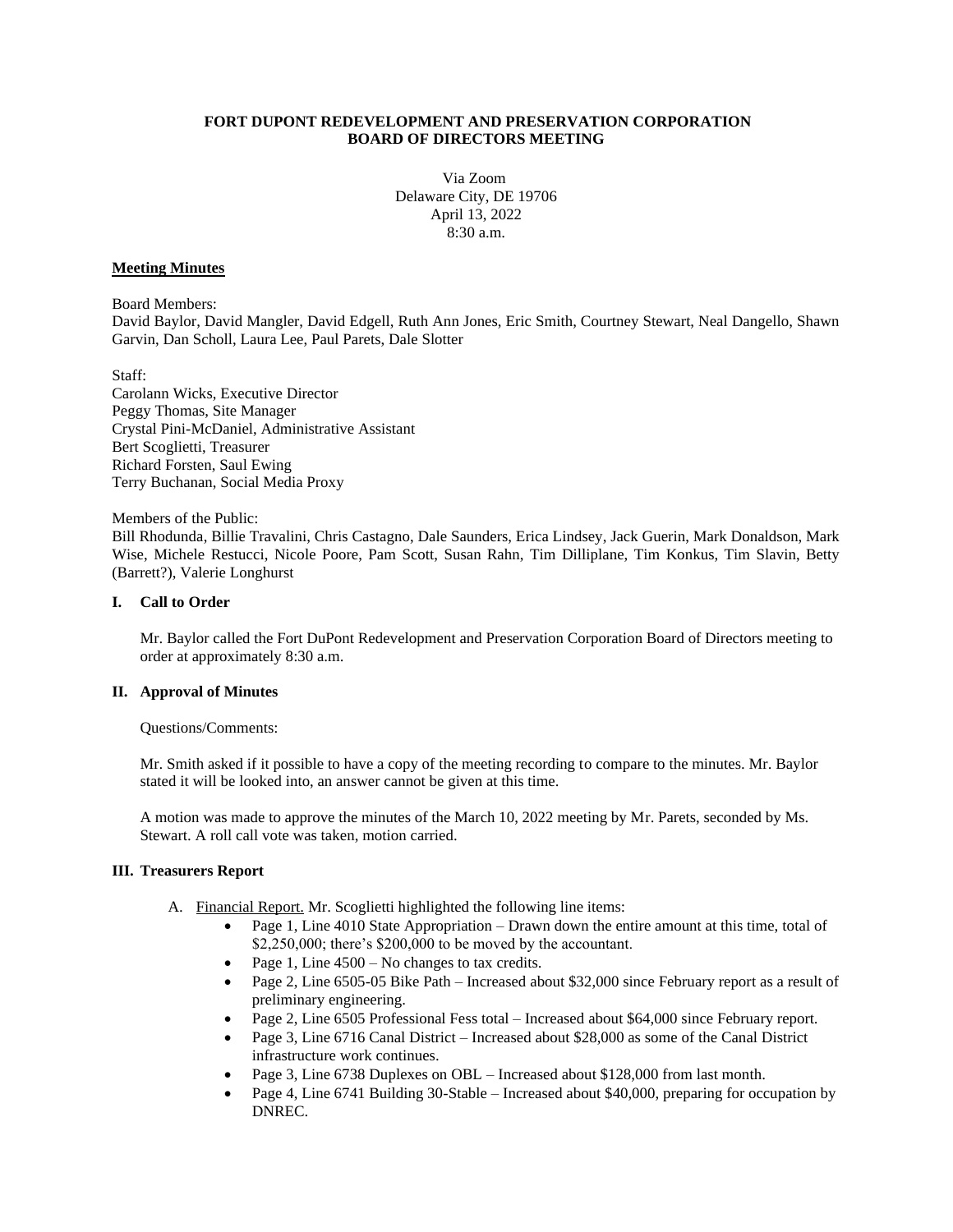- Page 4, Line 6748 Building 52-Tilton Increased with continued expenses including HVAC, elevator, maintenance, etc.
- Page 5, Line 7100 Common Area Maintenance Increased about \$20,000 as we roll into spring.
- Page 5, Line 7200 Debt Expenses No change.
- Net income of \$2,242,285.41.

# Questions/Comments:

Mr. Smith asked about DNREC and their arears. Mr. Scoglietti stated that they had just been billed prior to the March 2022 board meeting and they're fully paid up at this time. Rental agreements made with state agencies are billed at nominal charges and the charges are more for covering insurance rather than rent. Mr. Smith asked if there's a reason we don't rent them ourselves and collect the income. Mr. Scoglietti stated it may have been an arrangement when the corporation was founded and DNREC had been in those buildings originally but cannot officially say.

A motion was made to approve the financial report by Mr. Dangello, seconded by Mr. Slotter. A roll call vote was taken, motion carried.

# **IV. Legal**

This will be discussed in Executive Session.

Mr. Forsten gave a brief description of what would be covered in Executive Session. The corporation has received an agreement for 13 lots across from the Parade Grounds, a purchase of a parcel by a resident in the Canal District, and a personnel matter.

# **V. Executive Director Report**

Ms. Wicks gave the following updates:

- Promenade scour hole:
	- o Duffield did field inspection on Monday.
	- o Next steps: Cut out area/backfill with aggregate/compact.
	- o Permanent solution revetment stone riprap along canal embankment.
	- o Waiting on permits from Corps and DNREC for revetment project to move forward.

Questions/Comments:

Mr. Baylor stated there was a special meeting at the community center Monday, April 11, 2022, regarding Fort DuPont House Bill 35. Residents are concerned with drainage on the promenade. A report from the engineers was requested to update the residents as soon as possible.

- Entrance and roadwork:
	- o Duffield developed two new entrance alternatives for a total of 3 including roundabout for DelDOT.
	- o Meeting with DE Fire Depart to discuss emergency access; follow up meeting to discuss specific access through construction zone for both emergency vehicles and local residents.
	- o Planning for a public meeting in May to review/discuss 3 entrance alternatives; pros/cons with each.
	- o Army Corps land issue It has been determined through an incorrect deed reference by the Army Corps that DelDOT does not own the portion of Rte.9 where the new entrance is to be located. DelDOT has an existing MOU with Army Corps detailing maintenance responsibilities of Reedy Point bridge. This MOU covers DelDOT's roadway and bridge maintenance responsibilities. Modifying the MOU is being proposed as way to resolve ownership issue by transferring a portion of the Route 9 roadway right-of-way to DelDOT. DelDOT originally owned this portion of Route 9 prior to 1976.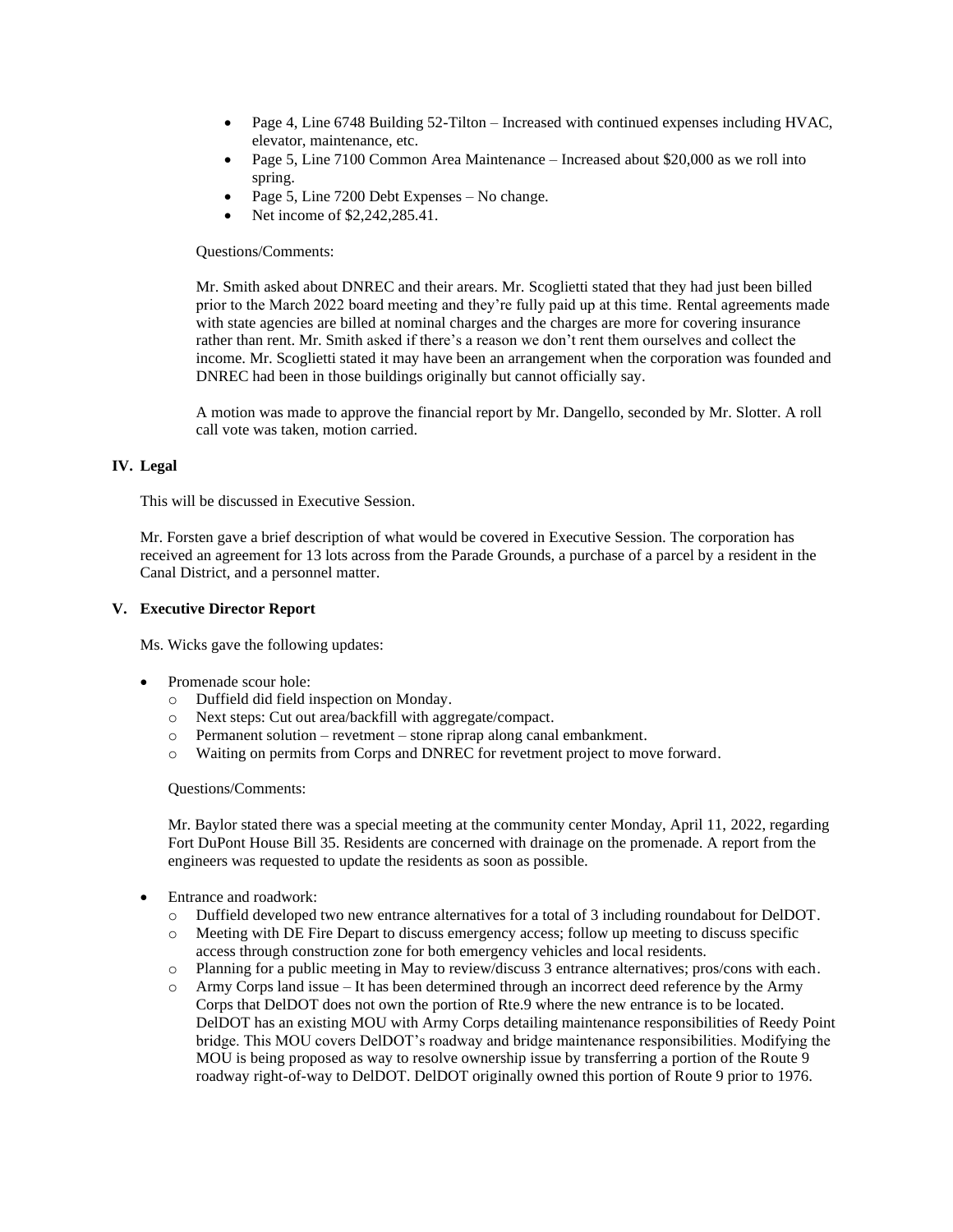Questions/Comments:

- o Mr. Slotter asked about the impact on permit process for new construction due to delays in the roundabout and what is the timeline. Ms. Wicks stated yes, it's already been delayed, and next steps will be affected by which option of the three is chosen and the timeline going forward; if another design is chosen other than the roundabout it would be significant setback.
- Lennar / Marina Village:
	- o Provided update on 4/8 to Lennar on entrance design status.
	- o Lennar expressed concerns with delay of construction and Corps of Eng. property issue.
	- o Both Lennar and FDRPC want to continue forward with concept plan presentation to City Council in May but understanding plans are contingent upon new Route 9 entrance resolution.
- Blue Water/RV Park
	- o Pre-construction meeting held 3/29 giving them notice to proceed.
	- o Demolition of Grassdale building is one of the first construction items for their site work. Therefore, relocation of all DNREC employees and repository items is a critical path issue.
- Blue Water and Grassdale relocations:
	- o Office Relocation to Building #23:
		- Fire Suppression system needs to include alarm and monitoring system that connects to DE City Fire Dept Department. The system was originally part of the Tilton Building's system but was disconnected when the Tilton system was disconnected.
		- Originally part of Tilton bldg. system but was disconnected. Was not considered in the bldg. office space upgrades; previous tenants left in 2020.
		- New alarm and monitoring panel is required; 3–4-month timeframe for delivery and additional time needed for review by Fire Marshal and then a certificate of occupancy can be obtained.
		- Potential Interim solution move 7 office staff into FD office building. Coordination with DNREC is needed to determine viability.
	- o Carpenter Shop:
		- Repository move started  $4/11/2022$  and is ongoing.
		- AC and humidifier to be added.

Questions/Comments:

Mr. Garvin stated that DNREC hasn't agreed to anything and it's up for discussion, DNREC only agreed to one move. Ms. Wicks stated we're working on a solution even if it's not ideal.

#### **VI. Committee Reports**

- A. Finance Committee.
	- i) Budget Revision.

Mr. Scoglietti stated this was originally shared and reviewed at the January 2022 board meeting, but no vote was requested at that time, but the hope was that it would be voted on in the February meeting. The February board package did not include the document, so it was moved to the March meeting, however there was other issues being dealt with and it wasn't addressed. Most of the changes are due to the Lennar projected being delayed until FY 2023, both on the revenue and expenses sides.

Mr. Scoglietti highlighted the following line items:

- Page 3, Line 63 Bike Path & Levee \$900,000 has been received to date.
- Page 4, Line 107 Grassdale Final number was  $$1,406,000$ .
- Page 4, Lines 108 & 109 Marina Village This is the bulk of the revenue not being realized in FY2022.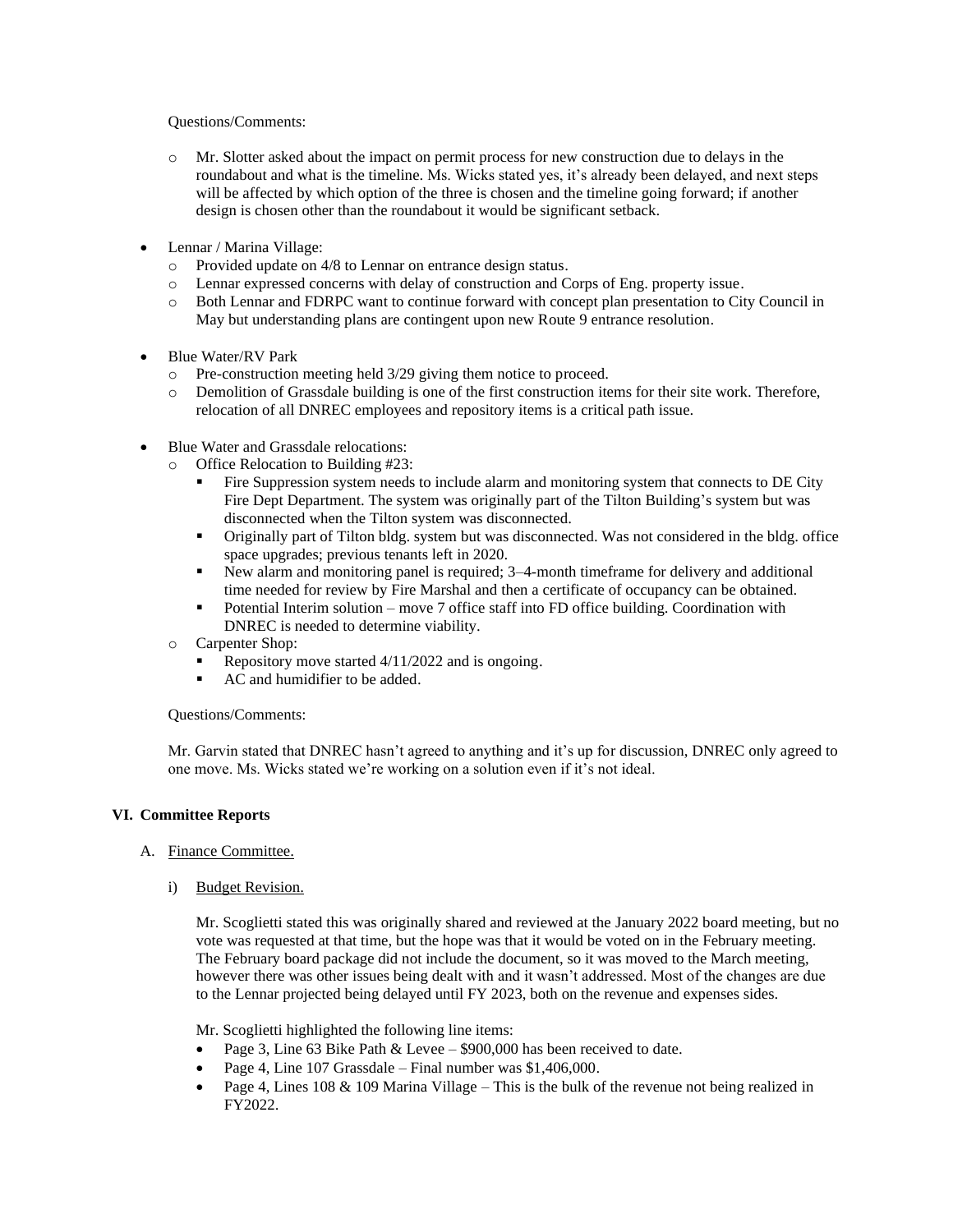- Page 4, Line 130 OBL Duplexes Category of historic tax credits; completion pushed to FY 2023 due to the status of the buildings.
- Page 4, Line 132 Chapel Category of historic tax credits; completion pushed to FY 2023.
- Page 6, Line 246 Tilton Building Added for revisions and will probably be around \$100,000 once completed.
- Page 6, Line 248 Duplexes on OBL Reduction to  $$650,000$  due to changes in which buildings are in FY 2022 vs. FY 2023.
- Page 7, Line 273 Round-a-bout Changes due to bids on projects, will be reviewed in the future since the project has been delayed.
- Page 7, Line 283 Demolition Two duplexes on Old Battery Lane could not be saved, cost to demo \$125,000.

Questions/Comments:

Ms. Stewart asked if the change in tax credits for the duplexes is due to the delay in completing the duplexes and not the change in the tax credits themselves. Ms. Scoglietti stated yes, it's just due to the delay of the buildings.

Mr. Slotter asked if Fortify Festival is still taking place. Ms. Wicks stated it has been cancelled this year due to the transitions and changes occurring.

A motion was made to approve the revised FY 2022 budget as presented by Mr. Parets, seconded by Ms. Stewart. A roll call vote was taken, motion carried.

# B. Historic Preservation.

Ms. Lee stated there was to be a March 23, 2022 meeting however it was cancelled due to no agenda items. The next meeting will be Wednesday, April 27, 2022 at 4:00 PM.

Ms. Lee gave the following updates:

- Marina Village It was discussed to meet on site to see the layout as proposed by Lennar but as things have moved forward a discussion should at least take place and will be discussed at the next meeting.
- The proposed construction adjacent to the Chapel across from the Parade Ground will be discussed at the next meeting; this area has much higher architectural requirements.
- C. Governance & Personnel.

This will be discussed in Executive Session.

Mr. Baylor stated the board will be reviewing a potential candidate for the Executive Director position.

D. Master Planning Committee.

Nothing to report.

Questions/Comments:

Currently the committee is Mr. Smith, Mr. Slotter, and Mr. Dangello but there is not a chair as Ms. Scott stepped down. This has been tabled until the May 2022 board meeting.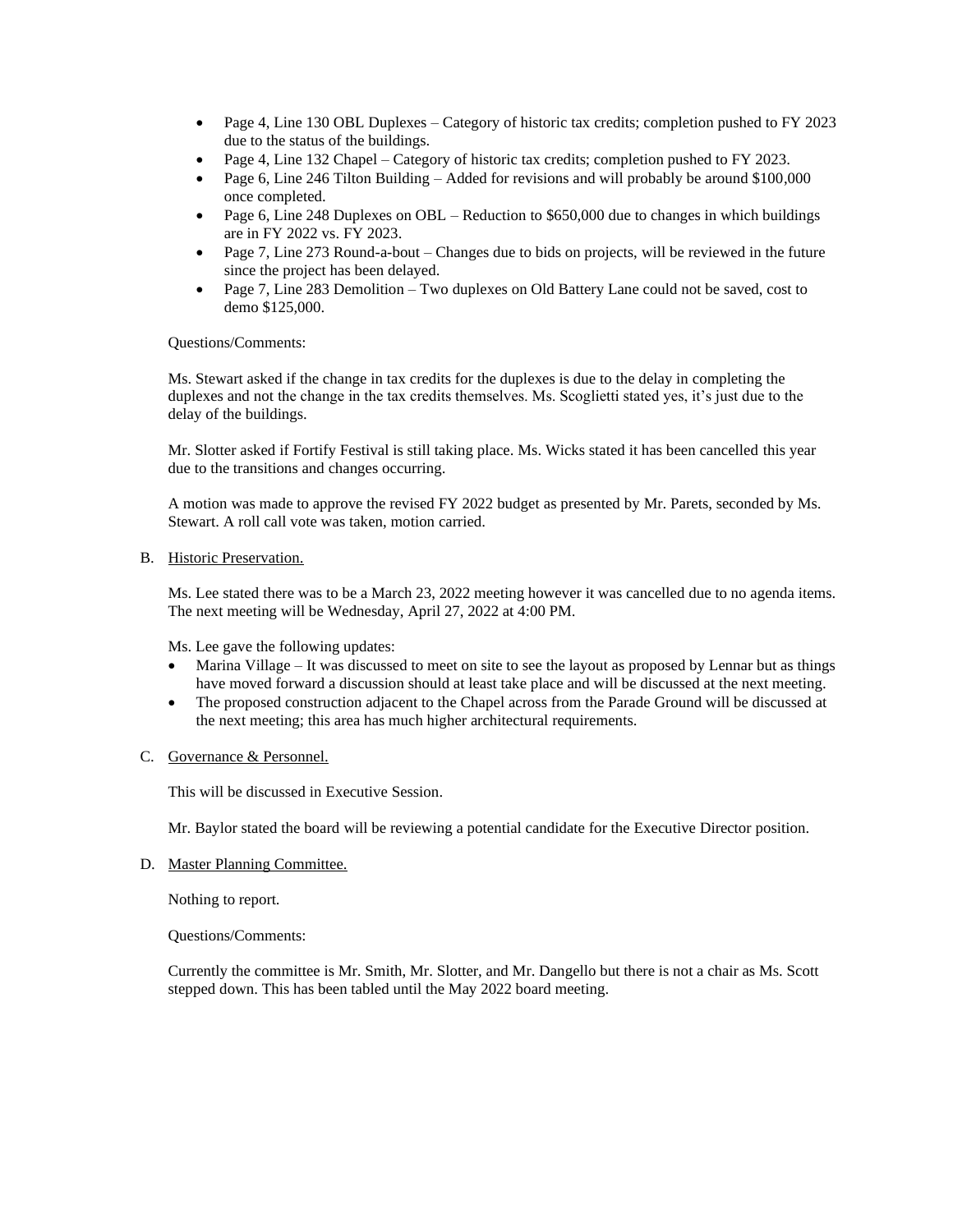## **VII. Delaware City Communications**

Mr. Baylor gave the following updates:

- There was a special meeting at the community center Monday, April 11, 2022, regarding Fort DuPont House Bill 355. The bill was introduced by Senator Longhurst and deals with the reorganization of the board and administrative matters. A vote was taken by City Council to support the bill.
- Regarding the sink hole on the promenade, it is being addressed and updates will be given at the city council meeting on April 25, 2022.
- Down the road, the MOU regarding the streets will be addressed; the city solicitor and Fort council will work through it before it's brought to the board.
- The transfer of Branch Canal and  $5<sup>th</sup>$  Street Bridge from Army Corp of Engineers to FDRPC is in process; engineers will review the whole area.
- Continued discussions are encouraged between the city and the board to mitigate misinformation going forward.

#### **VIII. New Business**

Ms. Wicks stated that Mr. Jeff Randol, residing at 1303 Officers Row, has asked for some leeway and an extension on his lease until the end of May to give additional time for procuring a new job and residence. Mr. Forsten's legal advice was there are two avenues in which to go with the first being that the board can decide to stick to the original agreement and not make a motion and the second is being that the board can accept and/or offer a compromise changing the rent amount as well as have a document signed that Mr. Randol will vacate and turn over the property by June 1, 2022. Mr. Forsten confirmed that during the transition Mr. Randol was very helpful and cooperative; to continue with a working relationship may be the best way to go. The lease is month to month and in February the agreement was made that he would vacate by April 30, 2022. If he does not vacate premises by May 1, 2022, documents can be filed with JP Court of Delaware but that may take several months as well as cost the corporation over \$5,000 with a hearing not occurring until at least June. Discussion included the current agreement, the cost of rent including what the market rate may be, and of public perception. No motion was made.

Mr. Edgell was contacted by Laura Afee, a professor of Landscape Architecture at the University of Delaware. The senior class has done a project on the landscape at Fort DuPont. The report will be presented May 26, 2022 at 3:30 PM at Townsend Hall. Information will be forwarded to Carolann and the board.

Mr. Baylor requested that going forward the Executive Director informs the board and the public during new business to review any approved permits.

#### **IX. Public Comment**

Mr. Dan Saunders stated that he appreciates the way in which the meeting was run, the openness, and the updates. As a member of city council, he's looking forward to moving forward.

Ms. Billie Travalini asked about the updates on the full history and / or dedication to the children of Governor Bacon so that the full history of the site is recognized (1948-1984). She suggested maybe something tied in with the theater. Mr. Baylor stated that he will look into this, work with the historic group and help it move forward as Senators Longhurst and Poore are in favor.

Mr. Jack Guerin with fightdecorruption.com asked regarding an update on the email that was sent March 24, 2022 to Secretary Gardner, Senators Longhurst and Poore, and acting chair David Baylor which asked for an update on the sale of Grass Dale. Mr. Baylor stated that the email will be answered by legal counsel by a document being read into the record at the May 2022 board meeting and asked Mr. Forsten to confirm which he did.